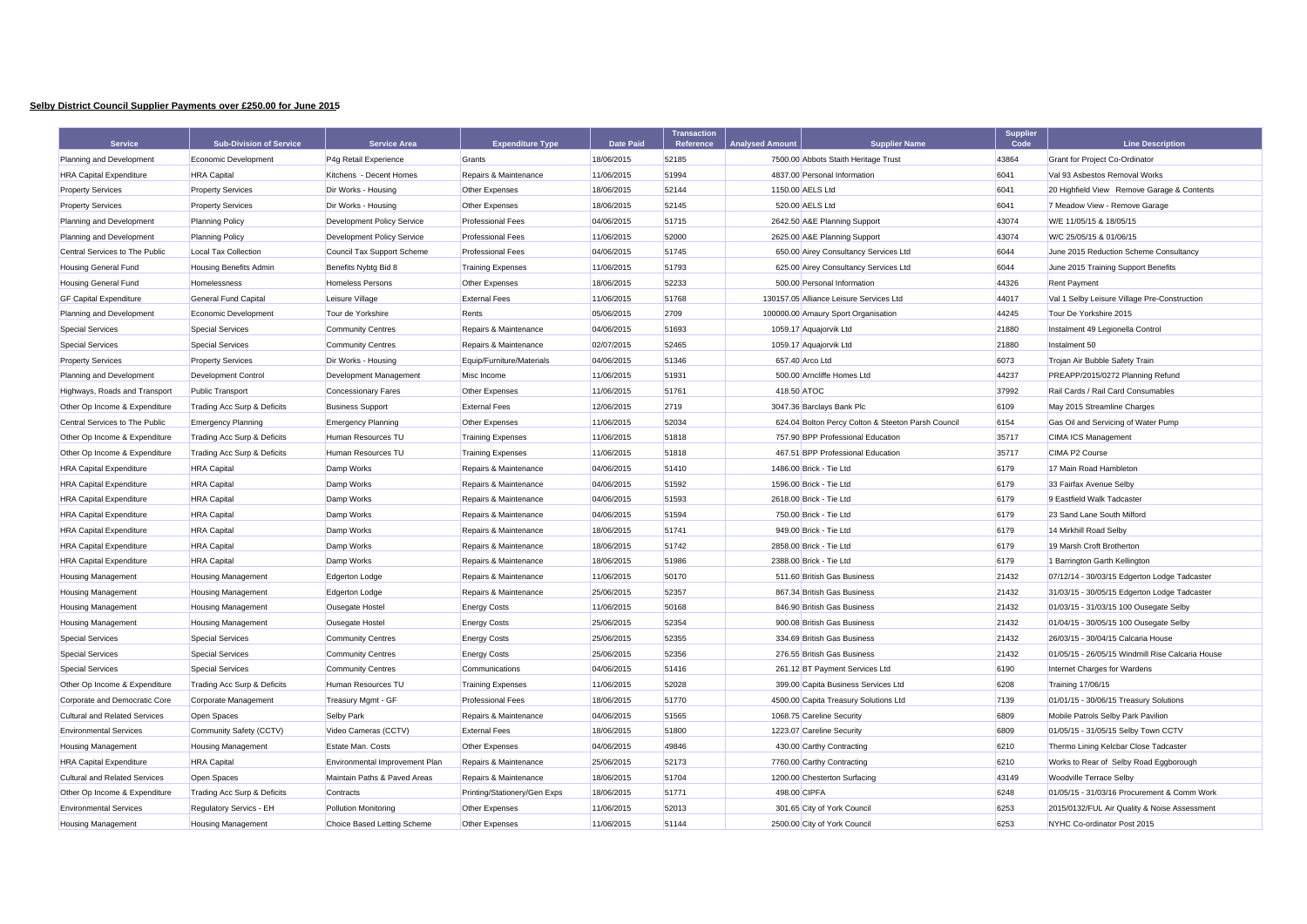| <b>Environmental Services</b>          | <b>Trade Waste</b>             | <b>Commercial Waste</b>          | <b>External Fees</b>          | 04/06/2015 | 51541 | 1329.50 Cromwell Polythene Ltd               | 6316  | 10000 Purple Sacks as per quote            |
|----------------------------------------|--------------------------------|----------------------------------|-------------------------------|------------|-------|----------------------------------------------|-------|--------------------------------------------|
| Holding & Personal Accounts            | Miscellaneous Holding Accounts | Employee Cycle Loans             | Deductions from Wages         | 04/06/2015 | 51740 | 1775.80 Cyclescheme Ltd                      | 21718 | <b>Bikes/Helmet Scheme</b>                 |
| Other Op Income & Expenditure          | Trading Acc Surp & Deficits    | <b>Central Telephones</b>        | Communications                | 02/07/2015 | 51984 | 617.55 Daisy Communications Ltd              | 6325  | May 2015 Call Charges                      |
| Gen Grants & Collection Fund           | Taxation & Non-Specific Grants | Gen Fund Income                  | Misc Income                   | 05/06/2015 | 2711  | 1332575.00 Dept for Communities & Local Govt | 6345  | 30/04/15 NNDR/RSG                          |
| Gen Grants & Collection Fund           | Taxation & Non-Specific Grants | Gen Fund Income                  | Misc Income                   | 05/06/2015 | 2712  | 1332576.00 Dept for Communities & Local Govt | 6345  | 19/05/15 NNDR RSG                          |
| Gen Grants & Collection Fund           | Taxation & Non-Specific Grants | Gen Fund Income                  | Misc Income                   | 19/06/2015 | 2739  | 1322706.00 Dept for Communities & Local Govt | 6345  | 22/06/15 NNDR/RSG                          |
| <b>Holding &amp; Personal Accounts</b> | Miscellaneous Holding Accounts | <b>NNDR Coll Fund Account</b>    | Collection Fund               | 19/06/2015 | 2739  | 1949958.00 Dept for Communities & Local Govt | 6345  | 22/06/15 NNDR/RSG                          |
| <b>Holding &amp; Personal Accounts</b> | Miscellaneous Holding Accounts | NNDR Payers Coll Fund (Old)      | <b>NNDR Pool Contribution</b> | 05/06/2015 | 2711  | 1902062.00 Dept for Communities & Local Govt | 6345  | 30/04/15 NNDR/RSG                          |
| Holding & Personal Accounts            | Miscellaneous Holding Accounts | NNDR Payers Coll Fund (Old)      | <b>NNDR Pool Contribution</b> | 05/06/2015 | 2712  | 1902062.00 Dept for Communities & Local Govt | 6345  | 19/05/15 NNDR RSG                          |
| Other Op Income & Expenditure          | Trading Acc Surp & Deficits    | Benefits & Taxation              | Direct Salaries & Wages       | 04/06/2015 | 51711 | 863.95 Eden Brown Recruitment Ltd            | 6385  | W/E 24/05/15                               |
| Other Op Income & Expenditure          | Trading Acc Surp & Deficits    | <b>Benefits &amp; Taxation</b>   | Direct Salaries & Wages       | 18/06/2015 | 51991 | 712.18 Eden Brown Recruitment Ltd            | 6385  | W/E 31/05/15                               |
| Holding & Personal Accounts            | Miscellaneous Holding Accounts | <b>Elections Holding Account</b> | Other Expenses                | 25/06/2015 | 52337 | 1500.00 Elections Claims Unit                | 22257 | <b>Lost Deposits</b>                       |
| Planning and Development               | Economic Development           | Tour de Yorkshire                | <b>Professional Fees</b>      | 11/06/2015 | 52010 | 1800.00 Emergency Bikers Ltd                 | 44260 | Medical Services Provided 02/05/15 TDY     |
| <b>Cultural and Related Services</b>   | Open Spaces                    | Community Parks & Open Spaces    | Repairs & Maintenance         | 11/06/2015 | 51620 | 271.33 Enterprise Managed Services Ltd       | 6404  | April 2015 Additionals                     |
| <b>Cultural and Related Services</b>   | Open Spaces                    | Community Parks & Open Spaces    | Repairs & Maintenance         | 11/06/2015 | 51621 | 4229.22 Enterprise Managed Services Ltd      | 6404  | May 2015 Waste Management                  |
| <b>Cultural and Related Services</b>   | Open Spaces                    | Community Parks & Open Spaces    | Repairs & Maintenance         | 02/07/2015 | 52157 | 271.33 Enterprise Managed Services Ltd       | 6404  | May 2015 Additionals                       |
| <b>Cultural and Related Services</b>   | Open Spaces                    | Community Parks & Open Spaces    | Repairs & Maintenance         | 02/07/2015 | 52158 | 470.00 Enterprise Managed Services Ltd       | 6404  | May 2015 Fairburn Grass Cutting            |
| <b>Cultural and Related Services</b>   | Open Spaces                    | <b>Grass Cutting</b>             | Repairs & Maintenance         | 11/06/2015 | 51621 | 2758.47 Enterprise Managed Services Ltd      | 6404  | May 2015 Waste Management                  |
| <b>Cultural and Related Services</b>   | <b>Open Spaces</b>             | Selby Park                       | Repairs & Maintenance         | 11/06/2015 | 51621 | 8481.00 Enterprise Managed Services Ltd      | 6404  | May 2015 Waste Management                  |
| <b>Cultural and Related Services</b>   | Recreation & Sport             | Selby Leisure Centre             | Repairs & Maintenance         | 11/06/2015 | 51621 | 721.58 Enterprise Managed Services Ltd       | 6404  | May 2015 Waste Management                  |
| <b>Environmental Services</b>          | <b>Cemetery Services</b>       | <b>Closed Burial Ground</b>      | Repairs & Maintenance         | 11/06/2015 | 51621 | 1087.37 Enterprise Managed Services Ltd      | 6404  | May 2015 Waste Management                  |
| <b>Environmental Services</b>          | Recycling                      | Recycling                        | <b>External Fees</b>          | 11/06/2015 | 51621 | 115371.53 Enterprise Managed Services Ltd    | 6404  | May 2015 Waste Management                  |
| <b>Environmental Services</b>          | <b>Street Cleansing</b>        | <b>Street Cleansing</b>          | <b>External Fees</b>          | 11/06/2015 | 51620 | 354.10 Enterprise Managed Services Ltd       | 6404  | April 2015 Additionals                     |
| <b>Environmental Services</b>          | <b>Street Cleansing</b>        | <b>Street Cleansing</b>          | <b>External Fees</b>          | 11/06/2015 | 51621 | 45068.54 Enterprise Managed Services Ltd     | 6404  | May 2015 Waste Management                  |
| <b>Environmental Services</b>          | <b>Street Cleansing</b>        | <b>Street Cleansing</b>          | <b>External Fees</b>          | 02/07/2015 | 52157 | 2060.00 Enterprise Managed Services Ltd      | 6404  | May 2015 Additionals                       |
| <b>Environmental Services</b>          | <b>Trade Waste</b>             | <b>Clinical Waste</b>            | <b>External Fees</b>          | 11/06/2015 | 51621 | 4209.97 Enterprise Managed Services Ltd      | 6404  | May 2015 Waste Management                  |
| <b>Environmental Services</b>          | <b>Trade Waste</b>             | <b>Commercial Waste</b>          | <b>External Fees</b>          | 11/06/2015 | 51621 | 24810.62 Enterprise Managed Services Ltd     | 6404  | May 2015 Waste Management                  |
| <b>Environmental Services</b>          | <b>Waste Collection</b>        | Dom. Wheeled Bins/Sacks          | <b>External Fees</b>          | 11/06/2015 | 51621 | 21209.71 Enterprise Managed Services Ltd     | 6404  | May 2015 Waste Management                  |
| <b>Environmental Services</b>          | <b>Waste Collection</b>        | <b>Refuse Collection General</b> | Advertising                   | 11/06/2015 | 51621 | 1594.50 Enterprise Managed Services Ltd      | 6404  | May 2015 Waste Management                  |
| <b>Environmental Services</b>          | <b>Waste Collection</b>        | <b>Refuse Collection General</b> | <b>External Fees</b>          | 11/06/2015 | 51620 | 12491.75 Enterprise Managed Services Ltd     | 6404  | April 2015 Additionals                     |
| <b>Environmental Services</b>          | <b>Waste Collection</b>        | <b>Refuse Collection General</b> | <b>External Fees</b>          | 11/06/2015 | 51621 | 83356.62 Enterprise Managed Services Ltd     | 6404  | May 2015 Waste Management                  |
| <b>Environmental Services</b>          | <b>Waste Collection</b>        | <b>Refuse Collection General</b> | <b>External Fees</b>          | 02/07/2015 | 52157 | 9993.40 Enterprise Managed Services Ltd      | 6404  | May 2015 Additionals                       |
| Highways, Roads and Transport          | <b>Parking Services</b>        | Car Parks-Other                  | Repairs & Maintenance         | 11/06/2015 | 51621 | 268.09 Enterprise Managed Services Ltd       | 6404  | May 2015 Waste Management                  |
| <b>Housing Management</b>              | <b>Housing Management</b>      | Estate Man. Costs                | Other Expenses                | 02/07/2015 | 52157 | 975.68 Enterprise Managed Services Ltd       | 6404  | May 2015 Additionals                       |
| <b>Special Services</b>                | <b>Special Services</b>        | Grassed Areas & Open Spaces      | Repairs & Maintenance         | 11/06/2015 | 51621 | 7265.80 Enterprise Managed Services Ltd      | 6404  | May 2015 Waste Management                  |
| Special Services                       | Special Services               | Grassed Areas & Open Spaces      | Repairs & Maintenance         | 02/07/2015 | 52157 | 575.03 Enterprise Managed Services Ltd       | 6404  | May 2015 Additionals                       |
| <b>HRA Capital Expenditure</b>         | <b>HRA</b> Capital             | Damp Works                       | Repairs & Maintenance         | 18/06/2015 | 51699 | 486.86 Envirovent Ltd                        | 6406  | 15 Springhill Court Tadcaster              |
| <b>HRA Capital Expenditure</b>         | <b>HRA</b> Capital             | Damp Works                       | Repairs & Maintenance         | 18/06/2015 | 51959 | 933.00 Envirovent Ltd                        | 6406  | 9 Northfield Lane Womersley                |
| <b>Property Services</b>               | <b>Property Services</b>       | Dir Works - Housing              | Equip/Furniture/Materials     | 02/07/2015 | 51977 | 692.05 Fairfax Plant Hire                    | 6509  | May 2015 Statement                         |
| <b>GF Capital Expenditure</b>          | General Fund Capital           | <b>Burn Airfield</b>             | Repairs & Maintenance         | 19/06/2015 | 2740  | 170000.00 Freeths Client Account             | 44352 | Deposit for Burn Airfield                  |
| <b>Environmental Services</b>          | Recycling                      | Recycling                        | <b>External Fees</b>          | 18/06/2015 | 51802 | 5037.12 Friendship Estates Ltd               | 6464  | May 2015 Green Waste                       |
| Holding & Personal Accounts            | Miscellaneous Holding Accounts | Sect 106 - Healthcare            | Selby Town                    | 18/06/2015 | 52168 | 30110.00 GBS Re NHS Commissioning Board      | 44014 | 2006/0425/FUL Providence Mill Holmes Lane  |
| Other Op Income & Expenditure          | Trading Acc Surp & Deficits    | Access Selby - Contact Centre    | Rents                         | 11/06/2015 | 51922 | 15187.00 GVFM Limited                        | 27552 | 24/06/15 - 28/09/15 Rent & Service Charges |
| <b>Environmental Services</b>          | <b>Regulatory Servics - EH</b> | Food Safety Enforcement          | <b>Other Expenses</b>         | 11/06/2015 | 51401 | 748.76 Hambleton District Council            | 6517  | CEHO Training Group Annual Sub             |
| Highways, Roads and Transport          | <b>Parking Services</b>        | Car Parks Enforcement            | <b>External Fees</b>          | 04/06/2015 | 51397 | 620.02 Harrogate Borough Council             | 6523  | 01/04/14 - 31/03/15 PCN Enforcement        |
| <b>Housing General Fund</b>            | Homelessness                   | <b>Homeless Persons</b>          | Other Expenses                | 11/06/2015 | 51744 | 387.76 Harrogate Borough Council             | 6523  | NYHTG Homeless Update & Immigration        |
| <b>Environmental Services</b>          | Regulatory Servics - EH        | <b>Public Conveniences</b>       | <b>External Fees</b>          | 18/06/2015 | 51921 | 3651.66 Healthmatic Ltd                      | 6545  | July 2015 Toilet Maintenance               |
| <b>Housing Management</b>              | <b>Housing Management</b>      | Central Heating-Gas              | Repairs & Maintenance         | 11/06/2015 | 51995 | 26411.58 Help-Link UK Ltd                    | 21887 | Val 62 Gas Contract 2014-2017              |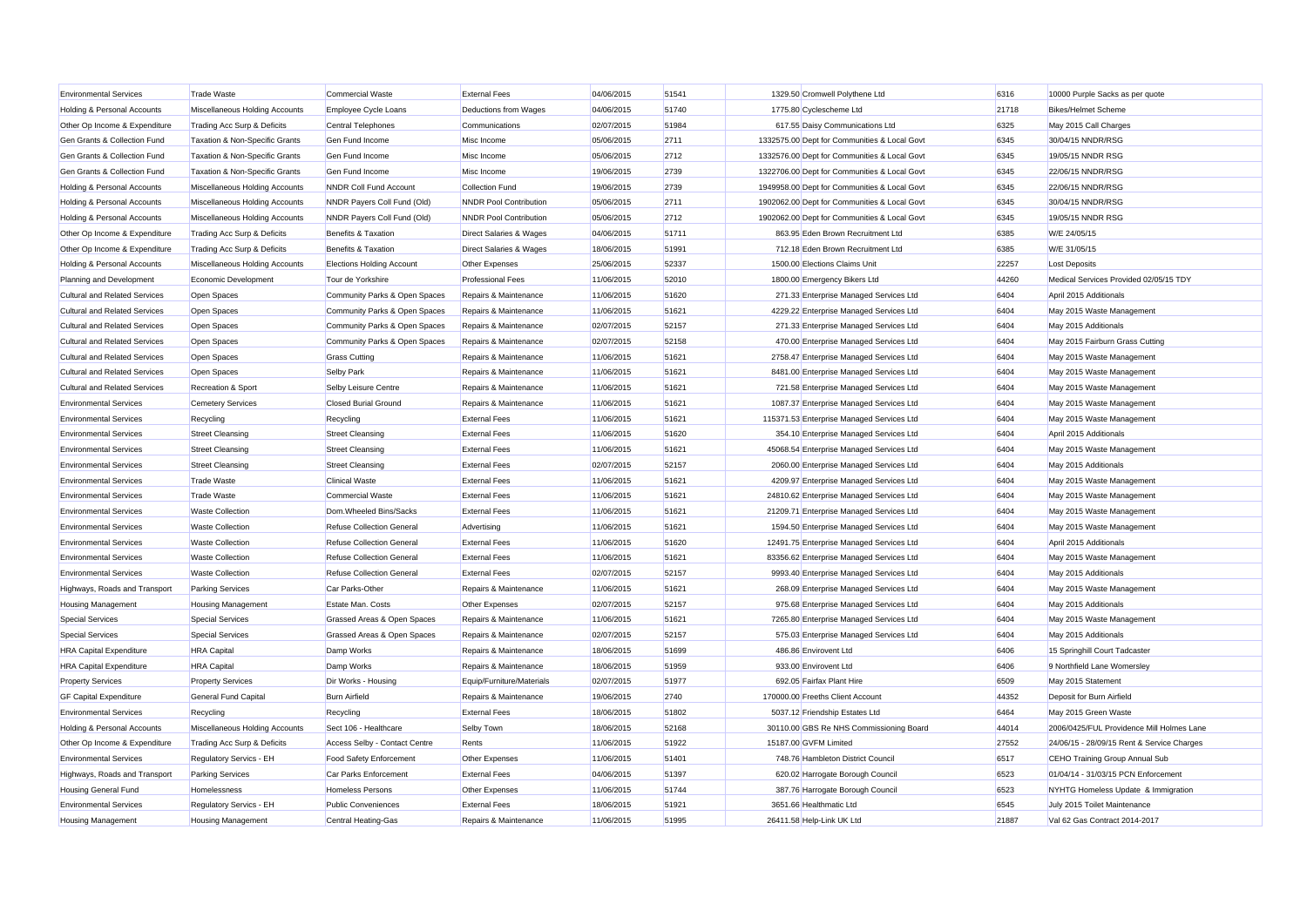| <b>HRA Capital Expenditure</b>         | <b>HRA</b> Capital             | <b>Central Heating Systems</b>   | Repairs & Maintenance          | 11/06/2015 | 51995 |                    | 19302.05 Help-Link UK Ltd                      | 21887 | Val 62 Gas Contract 2014-2017                   |
|----------------------------------------|--------------------------------|----------------------------------|--------------------------------|------------|-------|--------------------|------------------------------------------------|-------|-------------------------------------------------|
| <b>Property Services</b>               | <b>Property Services</b>       | Dir Works - Housing              | <b>External Fees</b>           | 04/06/2015 | 51534 |                    | 2061.87 Help-Link UK Ltd                       | 21887 | Cunliffe Centre Bungalow, Selby                 |
| <b>Property Services</b>               | <b>Property Services</b>       | Dir Works - Housing              | <b>External Fees</b>           | 18/06/2015 | 51751 |                    | 2576.15 Help-Link UK Ltd                       | 21887 | 126 Flaxley Road Selby                          |
| <b>Property Services</b>               | <b>Property Services</b>       | Dir Works - Housing              | <b>External Fees</b>           | 18/06/2015 | 51752 |                    | 2363.80 Help-Link UK Ltd                       | 21887 | 13 St Wilfrids Close Brayton                    |
| <b>Property Services</b>               | <b>Property Services</b>       | Dir Works - Housing              | <b>External Fees</b>           | 09/07/2015 | 52432 |                    | 280.00 Help-Link UK Ltd                        | 21887 | Various Call Outs                               |
| Other Op Income & Expenditure          | Trading Acc Surp & Deficits    | Debt Control                     | Other Expenses                 | 11/06/2015 | 52030 |                    | 410.50 Henriksen Ltd                           | 6555  | May 2015 Commission & VAT on Fees               |
| <b>Holding &amp; Personal Accounts</b> | Control Accounts               | <b>Creditors Control</b>         | Tax Deduct on Contract Payment | 11/06/2015 | 51966 |                    | 14282.48 HM Revenue & Customs                  | 6590  | June 2015 CIS Deductions                        |
| <b>Property Services</b>               | <b>Property Services</b>       | Dir Works - Housing              | Equip/Furniture/Materials      | 18/06/2015 | 52021 |                    | 3337.38 Howdens Joinery Ltd                    | 21474 | May 2015 Statement                              |
| Other Op Income & Expenditure          | Trading Acc Surp & Deficits    | Debt Control                     | Subscriptions                  | 04/06/2015 | 51629 | 820.00 HQN Ltd     |                                                | 6606  | 01/05/15 - 30/04/16 Rent Income Excellence      |
| <b>GF Capital Expenditure</b>          | General Fund Capital           | Planning Hard / Software         | Computing                      | 25/06/2015 | 52002 |                    | 1975.00 Idox Software Ltd                      | 6622  | Map Loader Software plus Insta                  |
| Planning and Development               | <b>Development Control</b>     | Development Management           | Other/Funding Income           | 04/06/2015 | 51777 |                    | 2076.73 Improvement & Development Agency       | 44220 | Plansimm Project Refund of Unspent Grant        |
| Other Op Income & Expenditure          | Trading Acc Surp & Deficits    | ICT                              | Computing                      | 18/06/2015 | 51965 |                    | 1605.00 Inspired Technology Services Ltd       | 39704 | 650G1 Core i5-4210 15.6 4GB/50                  |
| <b>HRA Capital Expenditure</b>         | <b>HRA</b> Capital             | Damp Works                       | Repairs & Maintenance          | 18/06/2015 | 51692 |                    | 1403.97 IT Electrical (Yorkshire) Ltd          | 6652  | 183 Abbots Road Selby                           |
| <b>HRA Capital Expenditure</b>         | <b>HRA</b> Capital             | <b>Electrical Rewires</b>        | Repairs & Maintenance          | 18/06/2015 | 51691 |                    | 2303.35 IT Electrical (Yorkshire) Ltd          | 6652  | 19 Landing Lane Riccall                         |
| <b>Property Services</b>               | <b>Property Services</b>       | Dir Works - Housing              | Other Expenses                 | 18/06/2015 | 51683 |                    | 500.00 J&D Decorating and Property Maintenance | 36796 | 205 New Millgate Selby                          |
| <b>Property Services</b>               | <b>Property Services</b>       | Dir Works - Housing              | Other Expenses                 | 18/06/2015 | 51767 |                    | 430.00 J&D Decorating and Property Maintenance | 36796 | 8 Church Lane Selby                             |
| Planning and Development               | Economic Development           | <b>Property Management</b>       | Grants                         | 18/06/2015 | 52141 |                    | 10000.00 John King Chains Limited              | 40167 | Year 3 2015/16 Financial Contribution           |
| Other Op Income & Expenditure          | Trading Acc Surp & Deficits    | Assets                           | Printing/Stationery/Gen Exps   | 18/06/2015 | 50955 |                    | 261.33 Jordans Property Services Ltd           | 37816 | 1 Landing Lane Riccall                          |
| Planning and Development               | <b>Planning Policy</b>         | Development Policy Service       | <b>Professional Fees</b>       | 18/06/2015 | 52167 |                    | 2372.25 Katie V Atkinson                       | 41708 | <b>Policy Support Provided</b>                  |
| <b>HRA Capital Expenditure</b>         | <b>HRA</b> Capital             | <b>External Cyclical Repairs</b> | Repairs & Maintenance          | 18/06/2015 | 52169 |                    | 19845.63 Keepmoat Regeneration Limited         | 31913 | Instalment 5 Prepaint Repairs Programme         |
| <b>HRA Capital Expenditure</b>         | <b>HRA</b> Capital             | <b>Electrical Rewires</b>        | Repairs & Maintenance          | 18/06/2015 | 52170 |                    | 8330.45 Keepmoat Regeneration Limited          | 43184 | Instal 3 Kitchen Replacement Programme          |
| <b>HRA Capital Expenditure</b>         | <b>HRA</b> Capital             | Kitchens - Decent Homes          | Repairs & Maintenance          | 18/06/2015 | 52170 |                    | 87225.27 Keepmoat Regeneration Limited         | 43184 | Instal 3 Kitchen Replacement Programme          |
| <b>Cultural and Related Services</b>   | Recreation & Sport             | Selby Leisure Centre             | <b>Professional Fees</b>       | 25/06/2015 | 52134 |                    | 2815.60 Kevin Franklin Associates Ltd          | 44280 | Leisure Contract Review and Meetings            |
| Corporate and Democratic Core          | Democratic Rep & Mgmnt         | <b>Access Selby Board</b>        | <b>Professional Fees</b>       | 18/06/2015 | 51815 |                    | 425.00 Leisure Associates                      | 28758 | April 2015 Management Services                  |
| <b>Cultural and Related Services</b>   | Recreation & Sport             | Abbey Leisure Centre Fire        | Repairs & Maintenance          | 11/06/2015 | 51939 |                    | 1350.00 Leonie Cowen & Associates              | 6750  | Leisure Externalisation Pro Services            |
| <b>Housing Management</b>              | <b>Housing Management</b>      | <b>Housing Management</b>        | Legal Fees                     | 12/06/2015 | 2717  |                    | 690.00 Liberata Uk Ltd                         | 36656 | May 2015 PCOL Claims                            |
| <b>Property Services</b>               | <b>Property Services</b>       | Dir Works - Housing              | <b>External Fees</b>           | 18/06/2015 | 52014 |                    | 1185.00 LNB Gardens                            | 44261 | 23 Dixon Gardens Selby                          |
| <b>Property Services</b>               | <b>Property Services</b>       | Dir Works - Housing              | <b>External Fees</b>           | 18/06/2015 | 52015 |                    | 1100.00 LNB Gardens                            | 44261 | 25 Dixon Gardens Selby                          |
| Holding & Personal Accounts            | Miscellaneous Holding Accounts | <b>Elections Holding Account</b> | Other Expenses                 | 18/06/2015 | 51728 |                    | 275.80 Lyreco Uk Ltd                           | 6787  | Stationery - Other                              |
| Other Op Income & Expenditure          | Trading Acc Surp & Deficits    | <b>Business Support</b>          | Printing/Stationery/Gen Exps   | 25/06/2015 | 51723 |                    | 456.23 Lyreco Uk Ltd                           | 6787  | Various Stationery                              |
| Corporate and Democratic Core          | Corporate Management           | <b>External Audit</b>            | Other Expenses                 | 25/06/2015 | 51924 | 5871.00 Mazars Llp |                                                | 6810  | 8th Instalment 2014-15 Ext Audit Service        |
| Planning and Development               | Economic Development           | P4g Retail Experience            | <b>Professional Fees</b>       | 18/06/2015 | 52191 |                    | 4200.00 Melanie Paris                          | 44295 | Selby Food Festival Marketing                   |
| Highways, Roads and Transport          | <b>Parking Services</b>        | Car Parks Enforcement            | Equip/Furniture/Materials      | 18/06/2015 | 51926 |                    | 1526.76 Metric Group Ltd                       | 6815  | Car Parks Contract Invoice                      |
| <b>Property Services</b>               | <b>Property Services</b>       | Dir Works - Housing              | <b>External Fees</b>           | 18/06/2015 | 51681 |                    | 413.00 Michael Walsh (Plasterers) Ltd          | 7419  | 13 Turnhead Crescent Barlby                     |
| <b>Property Services</b>               | <b>Property Services</b>       | Dir Works - Housing              | <b>External Fees</b>           | 18/06/2015 | 51935 |                    | 1740.00 Michael Walsh (Plasterers) Ltd         | 7419  | 1 Selby Road Eggborough                         |
| <b>Property Services</b>               | <b>Property Services</b>       | Dir Works - Housing              | <b>External Fees</b>           | 18/06/2015 | 51936 |                    | 740.50 Michael Walsh (Plasterers) Ltd          | 7419  | 142 Abbots Road Selby                           |
| <b>Property Services</b>               | <b>Property Services</b>       | Dir Works - Housing              | Other Expenses                 | 18/06/2015 | 51680 |                    | 804.50 Michael Walsh (Plasterers) Ltd          | 7419  | 57 North Drive Sherburn                         |
| Planning and Development               | Economic Development           | Tour de Yorkshire                | Equip/Furniture/Materials      | 25/06/2015 | 51932 |                    | 4950.00 Minster Sound Radio York Ltd           | 43838 | Minster FM Roadshow for Tour de Yorkshire       |
| <b>Environmental Services</b>          | Regulatory Servics - EH        | <b>Public Conveniences</b>       | <b>Legal Fees</b>              | 04/06/2015 | 50978 |                    | 500.00 Miss Felicity Hemlin                    | 40755 | <b>Legal Fees</b>                               |
| <b>Environmental Services</b>          | Regulatory Servics - EH        | Pest Control                     | <b>External Fees</b>           | 09/07/2015 | 52222 |                    | 1300.38 M J Backhouse                          | 6097  | Rat Jobs on Domestic Premises                   |
| <b>Property Services</b>               | <b>Property Services</b>       | Dir Works - Housing              | Equip/Furniture/Materials      | 18/06/2015 | 51964 |                    | 684.51 MKM Building Supplies Ltd               | 21210 | May 2015 Statement                              |
| Holding & Personal Accounts            | Miscellaneous Holding Accounts | <b>Elections Holding Account</b> | Other Expenses                 | 25/06/2015 | 52475 |                    | 500.00 Mr C Heath                              | 44406 | Return of Election Deposit                      |
| Holding & Personal Accounts            | Miscellaneous Holding Accounts | <b>Elections Holding Account</b> | Other Expenses                 | 25/06/2015 | 52361 |                    | 500.00 Mr P J Baxter                           | 44353 | Return of Election Deposit                      |
| <b>HRA Capital Expenditure</b>         | <b>HRA</b> Capital             | <b>Central Heating Systems</b>   | Repairs & Maintenance          | 04/06/2015 | 51676 |                    | 583.00 Northern Gas Networks Ltd               | 34757 | 22 Oaklands Crescent                            |
| <b>HRA Capital Expenditure</b>         | <b>HRA</b> Capital             | <b>Central Heating Systems</b>   | Repairs & Maintenance          | 25/06/2015 | 52458 |                    | 583.00 Northern Gas Networks Ltd               | 34757 | New Gas Supply - 14 Oakland Crescent            |
| Other Op Income & Expenditure          | Trading Acc Surp & Deficits    | Data & Systems                   | Computing                      | 25/06/2015 | 51590 |                    | 465.96 Northgate Information Solutions         | 6890  | 01/07/15 - 30/06/16 Paris APACS Security Module |
| Other Op Income & Expenditure          | Trading Acc Surp & Deficits    | Data & Systems                   | Computing                      | 25/06/2015 | 51591 |                    | 4424.99 Northgate Information Solutions        | 6890  | 01/07/15 - 30/06/16 Paris IM CR TP IVR IP       |
| <b>Environmental Services</b>          | <b>Trade Waste</b>             | <b>Commercial Waste</b>          | <b>External Fees</b>           | 04/06/2015 | 51707 |                    | 14671.82 North Yorkshire County Council        | 6902  | March 2015 Commercial Waste                     |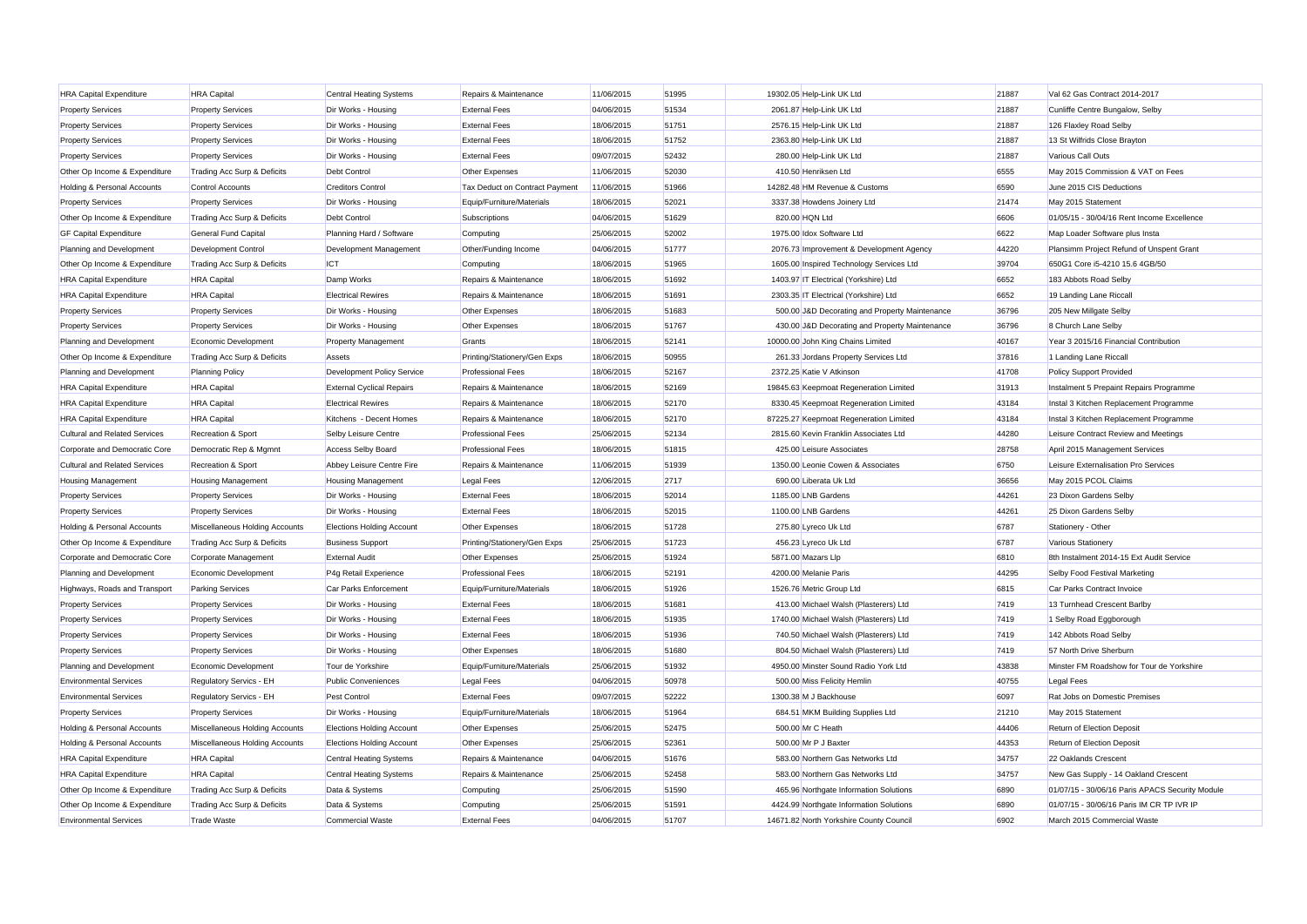| Holding & Personal Accounts            | Miscellaneous Holding Accounts        | C. Tax Payers Coll Fund Acc      | <b>NYCC Precept</b>           | 18/06/2015 | 52231 | 2669011.00 North Yorkshire County Council           | 32208 | 22/06/15 Precept Instalment                   |
|----------------------------------------|---------------------------------------|----------------------------------|-------------------------------|------------|-------|-----------------------------------------------------|-------|-----------------------------------------------|
| Holding & Personal Accounts            | Miscellaneous Holding Accounts        | NNDR Payers Coll Fund (Old)      | <b>NNDR Pool Contribution</b> | 18/06/2015 | 52206 | 318528.00 North Yorkshire County Council            | 32208 | 22/06/15 Retained Business Rates              |
| <b>Housing General Fund</b>            | <b>Private Sector Housing Renewal</b> | Home Imp Agency                  | <b>Other Establishments</b>   | 11/06/2015 | 51570 | 19000.00 North Yorkshire County Council             | 6902  | Contribution to DFG 2015/16                   |
| Planning and Development               | Economic Development                  | Tour de Yorkshire                | Printing/Stationery/Gen Exps  | 11/06/2015 | 51200 | 1087.00 North Yorkshire County Council              | 6902  | Cards Banners and Flags                       |
| Holding & Personal Accounts            | Miscellaneous Holding Accounts        | C. Tax Payers Coll Fund Acc      | <b>NYFRA Precept</b>          | 18/06/2015 | 52204 | 156724.00 North Yorkshire Fire & Rescue             | 32207 | 22/06/15 Precept Instalment                   |
| <b>Holding &amp; Personal Accounts</b> | Miscellaneous Holding Accounts        | NNDR Payers Coll Fund (Old)      | <b>NNDR Pool Contribution</b> | 18/06/2015 | 52205 | 35392.00 North Yorkshire Fire & Rescue              | 32207 | 22/06/15 Retained Business Rates              |
| <b>Holding &amp; Personal Accounts</b> | Miscellaneous Holding Accounts        | C. Tax Payers Coll Fund Acc      | <b>NYPA</b> Precept           | 18/06/2015 | 52203 | 516269.00 North Yorkshire PCC                       | 32209 | 22/06/15 Precept Instalment                   |
| <b>Environmental Services</b>          | Regulatory Servics - EH               | Food Safety Enforcement          | Other Expenses                | 25/06/2015 | 52477 | 770.00 N S Redfern                                  | 31130 | 22 x Food Inspections                         |
| Other Op Income & Expenditure          | Trading Acc Surp & Deficits           | Community Officer Team           | <b>Training Expenses</b>      | 25/06/2015 | 52363 | 540.00 Ocean Media Group Ltd                        | 6926  | CIH Conference 2015                           |
| Other Op Income & Expenditure          | Trading Acc Surp & Deficits           | Assets                           | Communications                | 11/06/2015 | 51624 | 605.89 Orange Personal Communications Services Ltd  | 6936  | May 2015 75497212 Mobile Phones               |
| <b>GF Capital Expenditure</b>          | P4g 43 Kirkgate - Retail Unit         | P4g 43 Kirkgate - Retail Unit    | <b>Professional Fees</b>      | 04/06/2015 | 51772 | 1128.20 Owan Ltd                                    | 6943  | 43 Kirkgate Tadcaster                         |
| <b>Housing Management</b>              | <b>Housing Management</b>             | Asbestos Surveying               | Repairs & Maintenance         | 11/06/2015 | 52025 | 357.00 Owan Ltd                                     | 6943  | May 2015 Statement                            |
| <b>Housing Management</b>              | <b>Housing Management</b>             | <b>Painting Dwellings</b>        | <b>External Fees</b>          | 11/06/2015 | 52024 | 714.00 Owan Ltd                                     | 6943  | April 2015 Statement                          |
| <b>Housing Management</b>              | <b>Housing Management</b>             | <b>Painting Dwellings</b>        | Repairs & Maintenance         | 11/06/2015 | 52025 | 639.65 Owan Ltd                                     | 6943  | May 2015 Statement                            |
| <b>HRA Capital Expenditure</b>         | <b>HRA</b> Capital                    | <b>Bathroom Replacements</b>     | Repairs & Maintenance         | 11/06/2015 | 52024 | 386.75 Owan Ltd                                     | 6943  | April 2015 Statement                          |
| <b>HRA Capital Expenditure</b>         | <b>HRA</b> Capital                    | <b>Bathroom Replacements</b>     | Repairs & Maintenance         | 11/06/2015 | 52025 | 357.00 Owan Ltd                                     | 6943  | May 2015 Statement                            |
| <b>HRA Capital Expenditure</b>         | <b>HRA</b> Capital                    | <b>Central Heating Systems</b>   | Repairs & Maintenance         | 11/06/2015 | 52024 | 1933.75 Owan Ltd                                    | 6943  | April 2015 Statement                          |
| <b>HRA Capital Expenditure</b>         | <b>HRA</b> Capital                    | <b>Central Heating Systems</b>   | Repairs & Maintenance         | 11/06/2015 | 52025 | 2394.85 Owan Ltd                                    | 6943  | May 2015 Statement                            |
| <b>Property Services</b>               | <b>Property Services</b>              | Dir Works - Housing              | <b>External Fees</b>          | 04/06/2015 | 51562 | 1260.00 Paul Harrison Building and Property Repairs | 6531  | 9 Beech Grove Sherburn                        |
| <b>Property Services</b>               | <b>Property Services</b>              | Dir Works - Housing              | <b>External Fees</b>          | 04/06/2015 | 51563 | 769.60 Paul Harrison Building and Property Repairs  | 6531  | St Edwards Close Byram                        |
| <b>Property Services</b>               | <b>Property Services</b>              | Dir Works - Housing              | <b>External Fees</b>          | 18/06/2015 | 52005 | 786.00 Paul Harrison Building and Property Repairs  | 6531  | 36 Station Road Hambleton                     |
| <b>Property Services</b>               | <b>Property Services</b>              | Dir Works - Housing              | <b>External Fees</b>          | 18/06/2015 | 52006 | 431.20 Paul Harrison Building and Property Repairs  | 6531  | 8 Laurence Grove Selby                        |
| <b>Property Services</b>               | <b>Property Services</b>              | Dir Works - Housing              | <b>External Fees</b>          | 18/06/2015 | 52009 | 532.00 Paul Harrison Building and Property Repairs  | 6531  | 30 Saxton Lane Saxton                         |
| <b>Housing Management</b>              | <b>Housing Management</b>             | Estate Man. Costs                | Other Expenses                | 04/06/2015 | 51714 | 850.00 PJT Property Maintenance                     | 6980  | Hempbridge Road Sub Station                   |
| <b>Holding &amp; Personal Accounts</b> | Miscellaneous Holding Accounts        | <b>Elections Holding Account</b> | Other Expenses                | 04/06/2015 | 51343 | 4786.40 Portakabin Limited                          | 32847 | To Hire 5 Portakabins as Polling Stations     |
| <b>Holding &amp; Personal Accounts</b> | Miscellaneous Holding Accounts        | <b>Elections Holding Account</b> | Other Expenses                | 18/06/2015 | 51796 | 598.00 Power-Rite (Uk) Ltd                          | 37038 | 07/05/15 Phase Powerbox Hire                  |
| <b>Holding &amp; Personal Accounts</b> | Miscellaneous Holding Accounts        | <b>Elections Holding Account</b> | Other Expenses                | 18/06/2015 | 51797 | 598.00 Power-Rite (Uk) Ltd                          | 37038 | <b>Phase Powerbox Hire</b>                    |
| <b>Holding &amp; Personal Accounts</b> | Miscellaneous Holding Accounts        | <b>Elections Holding Account</b> | Other Expenses                | 18/06/2015 | 51798 | 598.00 Power-Rite (Uk) Ltd                          | 37038 | Phase Powerbox Hire                           |
| <b>Holding &amp; Personal Accounts</b> | Miscellaneous Holding Accounts        | <b>Elections Holding Account</b> | Collection Fund - General     | 04/06/2015 | 51615 | 5131.55 Print Image Network Limited                 | 40960 | Selby A5 Poll Cards 4 Sorts                   |
| <b>Holding &amp; Personal Accounts</b> | Miscellaneous Holding Accounts        | <b>Elections Holding Account</b> | Collection Fund - General     | 04/06/2015 | 51616 | 3881.39 Print Image Network Limited                 | 40960 | Selby Econovote Parish Postal Votes           |
| <b>Holding &amp; Personal Accounts</b> | Miscellaneous Holding Accounts        | <b>Elections Holding Account</b> | Collection Fund - General     | 04/06/2015 | 51617 | 7845.00 Print Image Network Limited                 | 40960 | Selby Parliamentary Ballot Books              |
| <b>Holding &amp; Personal Accounts</b> | Miscellaneous Holding Accounts        | <b>Elections Holding Account</b> | Collection Fund - General     | 04/06/2015 | 51618 | 3672.00 Print Image Network Limited                 | 40960 | Selby Parish Ballot Books                     |
| <b>Holding &amp; Personal Accounts</b> | Miscellaneous Holding Accounts        | <b>Elections Holding Account</b> | Collection Fund - General     | 04/06/2015 | 51619 | 8301.00 Print Image Network Limited                 | 40960 | Selby Local Ballot Books                      |
| <b>Holding &amp; Personal Accounts</b> | Miscellaneous Holding Accounts        | <b>Elections Holding Account</b> | Collection Fund - General     | 04/06/2015 | 51705 | 2160.00 Print Image Network Limited                 | 27246 | <b>Grass Skirt Counting Sheets</b>            |
| <b>Property Services</b>               | <b>Property Services</b>              | Dir Works - Housing              | <b>External Fees</b>          | 18/06/2015 | 51974 | 360.26 Prism Medical Uk                             | 41970 | Various Addresses                             |
| <b>Property Services</b>               | <b>Property Services</b>              | Dir Works - Housing              | Other Expenses                | 11/06/2015 | 51731 | 749.98 Prism Medical Uk                             | 41970 | Remove Through Floor Life                     |
| <b>HRA Capital Expenditure</b>         | <b>HRA</b> Capital                    | <b>Central Heating Systems</b>   | Repairs & Maintenance         | 11/06/2015 | 51997 | 4311.30 PTS Plumbing Trade Supplies                 | 34513 | <b>Heating Scheme 1</b>                       |
| <b>HRA Capital Expenditure</b>         | <b>HRA</b> Capital                    | <b>Central Heating Systems</b>   | Repairs & Maintenance         | 11/06/2015 | 51998 | 6896.59 PTS Plumbing Trade Supplies                 | 34513 | Heating Scheme 1                              |
| <b>HRA Capital Expenditure</b>         | <b>HRA</b> Capital                    | <b>Central Heating Systems</b>   | Repairs & Maintenance         | 11/06/2015 | 51999 | 6516.94 PTS Plumbing Trade Supplies                 | 34513 | <b>Heating Scheme 1</b>                       |
| <b>Special Services</b>                | Special Services                      | <b>Pumping Stations</b>          | Repairs & Maintenance         | 11/06/2015 | 51686 | 435.00 R A Dalton Ltd                               | 6326  | Mill Lane Sewage Treatment                    |
| <b>Special Services</b>                | Special Services                      | <b>Pumping Stations</b>          | Repairs & Maintenance         | 11/06/2015 | 51687 | 290.00 R A Dalton Ltd                               | 6326  | Aire View Sewage Treatment                    |
| <b>Special Services</b>                | Special Services                      | <b>Pumping Stations</b>          | Repairs & Maintenance         | 11/06/2015 | 51688 | 346.00 R A Dalton Ltd                               | 6326  | Cawood Road Sewage Treatment                  |
| <b>Special Services</b>                | Special Services                      | <b>Pumping Stations</b>          | Repairs & Maintenance         | 11/06/2015 | 51689 | 290.00 R A Dalton Ltd                               | 6326  | Temple Hirst Sewage Treatment                 |
| <b>Special Services</b>                | <b>Special Services</b>               | <b>Pumping Stations</b>          | Repairs & Maintenance         | 11/06/2015 | 51690 | 815.00 R A Dalton Ltd                               | 6326  | Temple Hirst Sewage Treatment                 |
| Corporate and Democratic Core          | Corporate Management                  | <b>Better Together</b>           | <b>Professional Fees</b>      | 09/07/2015 | 52212 | 1020.10 Razorblue Ltd                               | 27684 | <b>Review of Business Case</b>                |
| Other Op Income & Expenditure          | Trading Acc Surp & Deficits           | <b>ICT</b>                       | Computing                     | 04/06/2015 | 50970 | 916.75 Razorblue Ltd                                | 27684 | 01/06/15 - 30/06/15 IT Infrastructure Support |
| Other Op Income & Expenditure          | Trading Acc Surp & Deficits           | <b>ICT</b>                       | Computing                     | 18/06/2015 | 51738 | 916.75 Razorblue Ltd                                | 27684 | 01/07/15 - 31/07/15 IT Support                |
| <b>Housing Management</b>              | <b>Housing Management</b>             | Estate Man, Costs                | Other Expenses                | 25/06/2015 | 52367 | 258.00 Removals for You                             | 37744 | <b>Removal Costs</b>                          |
|                                        |                                       |                                  |                               |            |       |                                                     |       |                                               |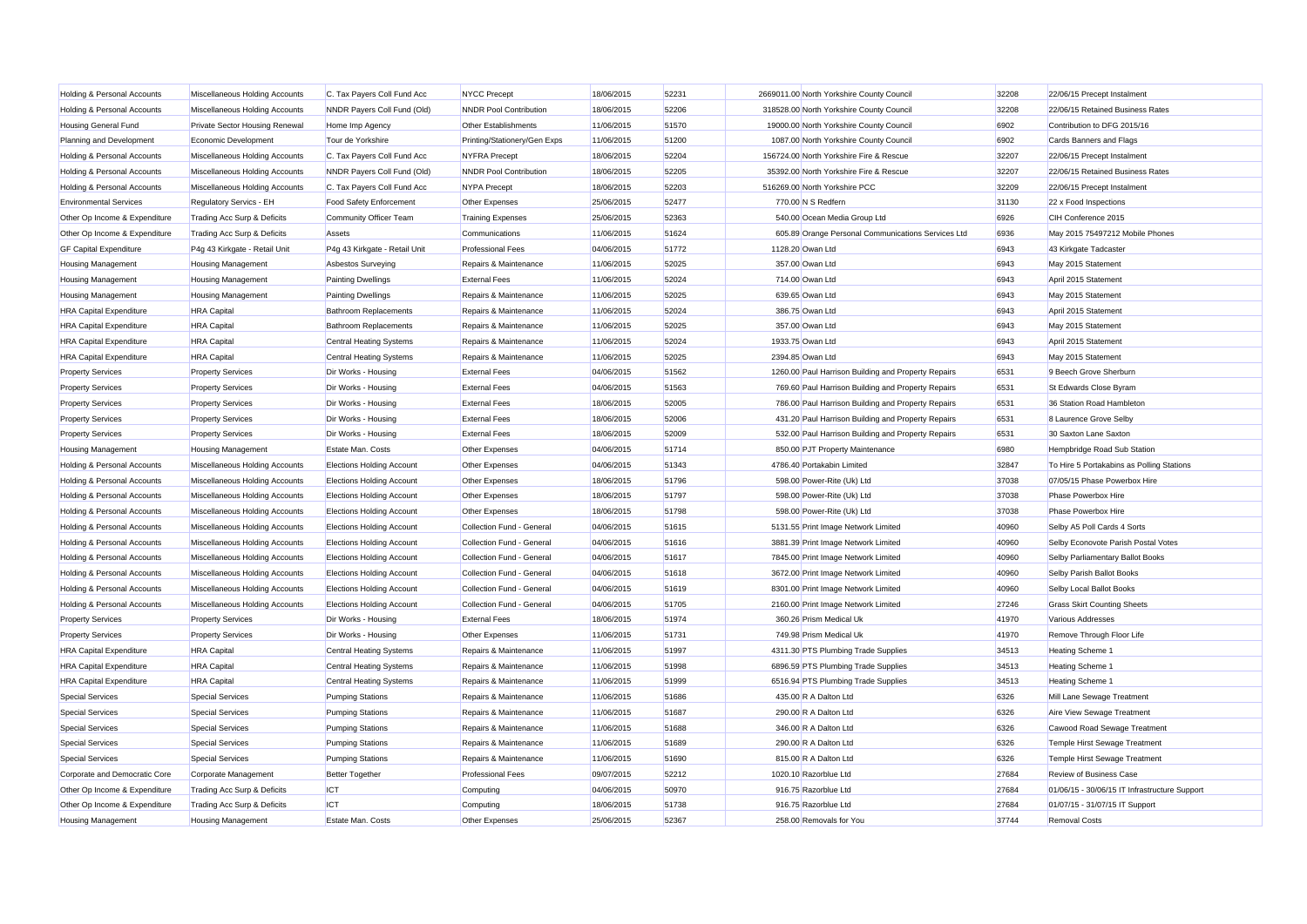| <b>Environmental Services</b>          | Regulatory Servics - EH        | Taxi & Hire Licences               | <b>Running Costs</b>               | 11/06/2015 | 51792 | 840.00 Reynolds of Selby                |                                                    | 7062  | May 2015 24 Council Taxi Tests            |
|----------------------------------------|--------------------------------|------------------------------------|------------------------------------|------------|-------|-----------------------------------------|----------------------------------------------------|-------|-------------------------------------------|
| <b>GF Capital Expenditure</b>          | P4g 43 Kirkgate - Retail Unit  | P4g 43 Kirkgate - Retail Unit      | <b>Professional Fees</b>           | 04/06/2015 | 51778 | 39070.88 R H Fullwood & Co Ltd          |                                                    | 6468  | Val 2 43 Kirkgate Tadcaster               |
| <b>Holding &amp; Personal Accounts</b> | Miscellaneous Holding Accounts | <b>Elections Holding Account</b>   | Other Expenses                     | 18/06/2015 | 51418 | 800.00 Riley Smith Hall                 |                                                    | 7076  | Room Hire                                 |
| <b>HRA Capital Expenditure</b>         | <b>HRA</b> Capital             | <b>Central Heating Systems</b>     | Repairs & Maintenance              | 18/06/2015 | 51929 | 7171.73 R N E Electrical Contractors    |                                                    | 7081  | Day to Day Electrical Works               |
| <b>HRA Capital Expenditure</b>         | <b>HRA</b> Capital             | <b>Electrical Rewires</b>          | Repairs & Maintenance              | 18/06/2015 | 51930 | 1302.27 R N E Electrical Contractors    |                                                    | 7081  | Voids Electrical Works                    |
| <b>Property Services</b>               | <b>Property Services</b>       | Dir Works - Housing                | <b>External Fees</b>               | 18/06/2015 | 51929 | 318.00 R N E Electrical Contractors     |                                                    | 7081  | Day to Day Electrical Works               |
| Other Op Income & Expenditure          | Trading Acc Surp & Deficits    | Postage Account                    | Communications                     | 02/07/2015 | 52052 | 1155.60 Royal Mail Group Plc            |                                                    | 7100  | 1st Class Post Collection                 |
| Planning and Development               | <b>Community Development</b>   | <b>Community Engagement Forums</b> | <b>External Fees</b>               | 18/06/2015 | 52041 | 720.24 Ruralis                          |                                                    | 34516 | May 2015 Tad & Villages CEF Support       |
| Planning and Development               | Economic Development           | P4g Retail Experience              | <b>Professional Fees</b>           | 11/06/2015 | 51963 | 2125.97 Ruralis                         |                                                    | 34516 | <b>STEP Contract Support</b>              |
| <b>Environmental Services</b>          | Recycling                      | Recycling                          | <b>External Fees</b>               | 18/06/2015 | 51801 | 1807.05 Ryedale Organics Ltd            |                                                    | 6694  | May 2015 Greenwaste                       |
| Central Services to The Public         | Local Tax Collection           | <b>Council Tax Collection</b>      | <b>External Fees</b>               | 05/06/2015 | 2708  | 1155.10 Santander                       |                                                    | 6052  | May 2015 Council Tax Payments             |
| <b>Housing Management</b>              | <b>Housing Management</b>      | <b>Rent Project</b>                | <b>External Fees</b>               | 05/06/2015 | 2707  | 932.22 Santander                        |                                                    | 6052  | May 2015 House & Garage Rents             |
| Other Op Income & Expenditure          | Trading Acc Surp & Deficits    | <b>Business Support</b>            | <b>External Fees</b>               | 05/06/2015 | 2704  | 335.00 Santander                        |                                                    | 6052  | May 2015 Internet Payments                |
| <b>Holding &amp; Personal Accounts</b> | Miscellaneous Holding Accounts | <b>Elections Holding Account</b>   | Other Expenses                     | 04/06/2015 | 51402 | 3504.20 Saville Audio Visual            |                                                    | 28303 | Hire of of Electrical/Media Equipment     |
| Other Op Income & Expenditure          | Trading Acc Surp & Deficits    | <b>ICT</b>                         | <b>Professional Fees</b>           | 18/06/2015 | 51432 | 4568.70 Sec-1 Limited                   |                                                    | 43959 | PSN IT Health Check                       |
| <b>Holding &amp; Personal Accounts</b> | Miscellaneous Holding Accounts | <b>Elections Holding Account</b>   | Collection Fund - General          | 18/06/2015 | 51791 | 550.00 Selby Community Trust            |                                                    | 7149  | 07/05/15 Hire of Hall for Polling Station |
| <b>GF Capital Expenditure</b>          | General Fund Capital           | <b>SDHT Loan</b>                   | Soft Loans                         | 05/06/2015 | 2710  | 40000.00 Selby & District Housing Trust |                                                    | 43777 | <b>Contractor Fees</b>                    |
| <b>Property Services</b>               | <b>Property Services</b>       | Dir Works - Housing                | Equip/Furniture/Materials          | 18/06/2015 | 52022 | 934.72 Selby Glass                      |                                                    | 7172  | May 2015 Statement                        |
| Other Op Income & Expenditure          | Trading Acc Surp & Deficits    | Human Resources TU                 | <b>Professional Fees</b>           | 04/06/2015 | 51757 | 545.00 Selby Healthcare Ltd             |                                                    | 31239 | <b>OH Support</b>                         |
| <b>Property Services</b>               | <b>Property Services</b>       | Dir Works - Housing                | <b>External Fees</b>               | 18/06/2015 | 51983 | 2241.80 Taperell Environmental          |                                                    | 7303  | May 2015 Hire of Yard Skip                |
| <b>HRA Capital Expenditure</b>         | <b>HRA</b> Capital             | <b>Central Heating Systems</b>     | Repairs & Maintenance              | 18/06/2015 | 51747 |                                         | 670.00 Sherwood Property Building Services         | 35336 | 50 Chapel Street Selby                    |
| <b>HRA Capital Expenditure</b>         | <b>HRA</b> Capital             | Damp Works                         | Repairs & Maintenance              | 18/06/2015 | 51980 |                                         | 375.00 Sherwood Property Building Services         | 35336 | 7 Cockret Close Selby                     |
| <b>Property Services</b>               | <b>Property Services</b>       | Dir Works - Housing                | <b>External Fees</b>               | 04/06/2015 | 51330 |                                         | 2150.00 Sherwood Property Building Services        | 35336 | 12 Beechwood Glade                        |
| <b>Property Services</b>               | <b>Property Services</b>       | Dir Works - Housing                | <b>External Fees</b>               | 04/06/2015 | 51331 |                                         | 2430.00 Sherwood Property Building Services        | 35336 | 11 New Belmont Brotherton                 |
| <b>Property Services</b>               | <b>Property Services</b>       | Dir Works - Housing                | <b>External Fees</b>               | 04/06/2015 | 51332 |                                         | 655.00 Sherwood Property Building Services         | 35336 | 15 Laurence Grove Selby                   |
| <b>Property Services</b>               | <b>Property Services</b>       | Dir Works - Housing                | <b>External Fees</b>               | 04/06/2015 | 51536 |                                         | 467.00 Sherwood Property Building Services         | 35336 | 3 Church Close                            |
| <b>Property Services</b>               | <b>Property Services</b>       | Dir Works - Housing                | <b>External Fees</b>               | 18/06/2015 | 51703 |                                         | 2200.00 Sherwood Property Building Services        | 35336 | 29 D'Arcy Road Selby                      |
| <b>Property Services</b>               | <b>Property Services</b>       | Dir Works - Housing                | <b>External Fees</b>               | 18/06/2015 | 51748 |                                         | 2200.00 Sherwood Property Building Services        | 35336 | 33 D'Arcy Road Selby                      |
| <b>Property Services</b>               | <b>Property Services</b>       | Dir Works - Housing                | <b>External Fees</b>               | 18/06/2015 | 51749 |                                         | 606.00 Sherwood Property Building Services         | 35336 | 4 The Orchard                             |
| <b>Property Services</b>               | <b>Property Services</b>       | Dir Works - Housing                | <b>External Fees</b>               | 18/06/2015 | 51981 |                                         | 2295.00 Sherwood Property Building Services        | 35336 | 58 Fir Tree Tadcaster                     |
| <b>Property Services</b>               | <b>Property Services</b>       | Dir Works - Housing                | <b>External Fees</b>               | 18/06/2015 | 51982 |                                         | 2350.00 Sherwood Property Building Services        | 35336 | 1 Firtree Crescent Tadcaster              |
| <b>Cultural and Related Services</b>   | Open Spaces                    | Community Parks & Open Spaces      | Repairs & Maintenance              | 11/06/2015 | 51969 | 407.52 Sign Group GB Ltd                |                                                    | 23882 | 12 x Play Area Signs                      |
| <b>Environmental Services</b>          | <b>Trade Waste</b>             | <b>Commercial Waste</b>            | <b>External Fees</b>               | 04/06/2015 | 51781 | 379.30 Sign Group GB Ltd                |                                                    | 23882 | 125 Stickers as per quote                 |
| Other Op Income & Expenditure          | Trading Acc Surp & Deficits    | Data & Systems                     | Computing                          | 02/07/2015 | 52135 | 699.00 Snap Surveys Ltd                 |                                                    | 7228  | Snap Plus Renewal                         |
| <b>Holding &amp; Personal Accounts</b> | Miscellaneous Holding Accounts | <b>Elections Holding Account</b>   | Collection Fund - General          | 02/07/2015 | 51987 | 292.00 Steven Booth                     |                                                    | 6157  | <b>Election Work Carried Out</b>          |
| <b>Property Services</b>               | <b>Property Services</b>       | Dir Works - Housing                | Equip/Furniture/Materials          | 04/06/2015 | 51529 | 353.80 Supra Uk Limited                 |                                                    | 27438 | <b>Key Safe Slimline</b>                  |
| Other Op Income & Expenditure          | Trading Acc Surp & Deficits    | Benefits & Taxation                | Direct Salaries & Wages            | 18/06/2015 | 52043 | 851.00 Synergy Group                    |                                                    | 22073 | W/E 07/06/15                              |
| Central Services to The Public         | Elections                      | Register of Electors               | <b>Training Expenses</b>           | 18/06/2015 | 51213 |                                         | 488.00 The Association of Electoral Administrators | 22369 | Staff Off Site Training Course            |
| <b>Holding &amp; Personal Accounts</b> | Miscellaneous Holding Accounts | <b>Elections Holding Account</b>   | Other Expenses                     | 04/06/2015 | 51775 | 500.00 The Labour Party                 |                                                    | 44217 | <b>Election Deposit Return</b>            |
| <b>Environmental Services</b>          | Recycling                      | Recycling                          | <b>External Fees</b>               | 11/06/2015 | 51807 |                                         | 8391.20 The Maltings Organic Treatment Ltd         | 35116 | May 2015 Green Waste                      |
| <b>Environmental Services</b>          | Recycling                      | Recycling                          | <b>External Fees</b>               | 11/06/2015 | 52020 |                                         | 8257.98 The Maltings Organic Treatment Ltd         | 35116 | April 2015 Green Waste                    |
| Other Op Income & Expenditure          | Trading Acc Surp & Deficits    | Planning                           | Direct Salaries & Wages            | 04/06/2015 | 51154 | 1596.00 The Oyster Partnership Ltd      |                                                    | 43921 | W/E 30/04/15                              |
| Other Op Income & Expenditure          | Trading Acc Surp & Deficits    | Planning                           | Direct Salaries & Wages            | 11/06/2015 | 51685 | 1501.50 The Oyster Partnership Ltd      |                                                    | 43921 | W/E 17/05/15                              |
| Other Op Income & Expenditure          | Trading Acc Surp & Deficits    | Planning                           | <b>Direct Salaries &amp; Wages</b> | 18/06/2015 | 51750 | 1554.00 The Oyster Partnership Ltd      |                                                    | 43921 | W/E 24/05/15                              |
| Planning and Development               | Development Control            | Development Management             | Direct Salaries & Wages            | 02/07/2015 | 52050 | 1554.00 The Oyster Partnership Ltd      |                                                    | 43921 | W/E 31/05/15                              |
| Other Op Income & Expenditure          | Trading Acc Surp & Deficits    | <b>Policy Strategy</b>             | Staff Recruitment                  | 09/07/2015 | 52368 | 1395.00 TMP (Uk) Ltd                    |                                                    | 5101  | <b>Recruitment Advertising</b>            |
| Planning and Development               | Development Control            | Development Management             | Advertising                        | 11/06/2015 | 51627 | 569.20 TMP (Uk) Ltd                     |                                                    | 5101  | <b>Statutory Advertising</b>              |
| Planning and Development               | <b>Development Control</b>     | Development Management             | Advertising                        | 11/06/2015 | 51697 | 580.00 TMP (Uk) Ltd                     |                                                    | 5101  | <b>Statutory Advertising</b>              |
|                                        |                                |                                    |                                    |            |       |                                         |                                                    |       |                                           |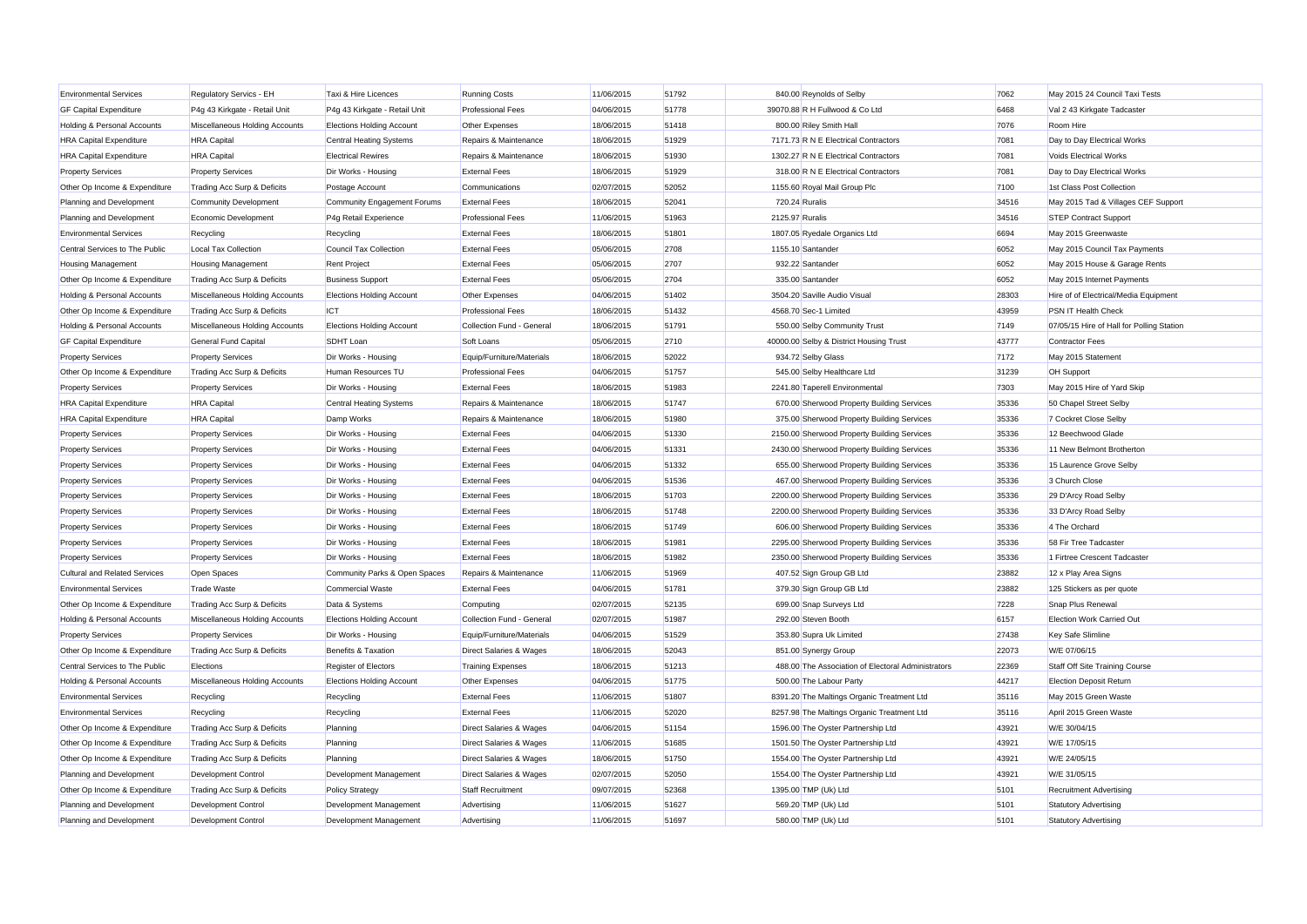| Planning and Development             | <b>Development Control</b>    | Development Management            | Advertising                        | 18/06/2015 | 51945 |                | 472.00 TMP (Uk) Ltd                              | 5101  | <b>Statutory Advertising</b>                  |
|--------------------------------------|-------------------------------|-----------------------------------|------------------------------------|------------|-------|----------------|--------------------------------------------------|-------|-----------------------------------------------|
| Planning and Development             | <b>Development Control</b>    | Development Management            | Advertising                        | 18/06/2015 | 51947 |                | 305.54 TMP (Uk) Ltd                              | 5101  | <b>Statutory Advertising</b>                  |
| Planning and Development             | <b>Development Control</b>    | Development Management            | Advertising                        | 02/07/2015 | 52148 |                | 622.12 TMP (Uk) Ltd                              | 5101  | <b>Statutory Advertising</b>                  |
| Planning and Development             | <b>Development Control</b>    | Development Management            | Advertising                        | 02/07/2015 | 52149 |                | 796.00 TMP (Uk) Ltd                              | 5101  | <b>Statutory Advertising</b>                  |
| Planning and Development             | <b>Development Control</b>    | Development Management            | Advertising                        | 02/07/2015 | 52150 |                | 271.34 TMP (Uk) Ltd                              | 5101  | <b>Statutory Advertising</b>                  |
| Planning and Development             | <b>Development Control</b>    | Development Management            | Advertising                        | 09/07/2015 | 52369 |                | 305.54 TMP (Uk) Ltd                              | 5101  | <b>Statutory Advertising</b>                  |
| Planning and Development             | <b>Development Control</b>    | Development Management            | Advertising                        | 09/07/2015 | 52370 |                | 516.28 TMP (Uk) Ltd                              | 5101  | <b>Statutory Advertising</b>                  |
| Planning and Development             | <b>Development Control</b>    | Development Management            | Advertising                        | 09/07/2015 | 52372 |                | 364.00 TMP (Uk) Ltd                              | 5101  | <b>Statutory Advertising</b>                  |
| Planning and Development             | Development Control           | Development Management            | Staff Recruitment                  | 04/06/2015 | 51325 |                | 2090.00 TMP (Uk) Ltd                             | 5101  | <b>Recruitment Advertising</b>                |
| Other Op Income & Expenditure        | Trading Acc Surp & Deficits   | Human Resources TU                | Printing/Stationery/Gen Exps       | 18/06/2015 | 51934 |                | 330.00 Truly Scrumptious                         | 37667 | 04/06/15 Catering Services Supplied           |
| <b>GF Capital Expenditure</b>        | <b>General Fund Capital</b>   | P4g Selby Leisure Rebuild         | <b>Professional Fees</b>           | 11/06/2015 | 51682 |                | 3540.44 Turner & Townsend Project Management Ltd | 7368  | Leisure Centre Delivery Phase                 |
| Other Op Income & Expenditure        | Trading Acc Surp & Deficits   | <b>Business Support</b>           | Printing/Stationery/Gen Exps       | 11/06/2015 | 51762 |                | 349.00 Twofold Limited                           | 30155 | Stationery - Other                            |
| <b>Property Services</b>             | <b>Property Services</b>      | Dir Works - Housing               | <b>Running Costs</b>               | 11/06/2015 | 52031 |                | 412.80 UK Fuels Ltd                              | 7373  | 04/06/15 - 05/06/15 Fuel                      |
| <b>Property Services</b>             | <b>Property Services</b>      | Dir Works - Housing               | <b>Running Costs</b>               | 18/06/2015 | 51806 |                | 501.91 UK Fuels Ltd                              | 7373  | May 2015 Statement                            |
| <b>Property Services</b>             | <b>Property Services</b>      | Dir Works - Housing               | <b>Running Costs</b>               | 18/06/2015 | 52234 |                | 458.65 UK Fuels Ltd                              | 7373  | 09/06/15 - 11/06/15 Fuel                      |
| <b>Housing Management</b>            | <b>Housing Management</b>     | Edgerton Lodge                    | Repairs & Maintenance              | 11/06/2015 | 51580 |                | 1286.60 Universal Fire Protection                | 7386  | Edgerton Lodge Tadcaster                      |
| <b>Special Services</b>              | <b>Special Services</b>       | <b>Community Centres</b>          | <b>Fixtures &amp; Fittings</b>     | 11/06/2015 | 51581 |                | 264.75 Universal Fire Protection                 | 7386  | Grove House Community Centre                  |
| Corporate and Democratic Core        | Corporate Management          | <b>Valuation Services</b>         | <b>Professional Fees</b>           | 02/07/2015 | 52003 |                | 1000.00 Valuation Office Agency                  | 7399  | Development at Turnhead York Road Barlby      |
| Other Op Income & Expenditure        | Trading Acc Surp & Deficits   | <b>Legal Services</b>             | Direct Salaries & Wages            | 11/06/2015 | 51609 |                | 3250.00 Venn Group Ltd                           | 7402  | <b>Property Locum Placement</b>               |
| Other Op Income & Expenditure        | Trading Acc Surp & Deficits   | <b>Legal Services</b>             | Direct Salaries & Wages            | 11/06/2015 | 51610 |                | 403.30 Venn Group Ltd                            | 7402  | W/E 03/05/15                                  |
| Other Op Income & Expenditure        | Trading Acc Surp & Deficits   | <b>Legal Services</b>             | <b>Direct Salaries &amp; Wages</b> | 11/06/2015 | 51611 |                | 403.30 Venn Group Ltd                            | 7402  | W/E 26/04/15                                  |
| Other Op Income & Expenditure        | Trading Acc Surp & Deficits   | <b>Legal Services</b>             | <b>Direct Salaries &amp; Wages</b> | 11/06/2015 | 51612 |                | 403.30 Venn Group Ltd                            | 7402  | W/E 19/04/15                                  |
| Other Op Income & Expenditure        | Trading Acc Surp & Deficits   | Planning                          | Direct Salaries & Wages            | 11/06/2015 | 51613 |                | 1522.50 Vivid Resourcing Limited                 | 43982 | W/E 03/05/15                                  |
| Other Op Income & Expenditure        | Trading Acc Surp & Deficits   | Planning                          | Direct Salaries & Wages            | 11/06/2015 | 51679 |                | 1239.75 Vivid Resourcing Limited                 | 43982 | W/E 10/05/15                                  |
| Other Op Income & Expenditure        | Trading Acc Surp & Deficits   | <b>ICT</b>                        | Computing                          | 04/06/2015 | 50617 |                | 999.00 Vodafone Limited                          | 6201  | 01/04/15 - 31/03/16 PSN Compliance Assessment |
| <b>Housing Management</b>            | <b>Housing Management</b>     | Solid Fuel Serv-PInd              | Repairs & Maintenance              | 25/06/2015 | 52464 |                | 1623.52 WDH Solutions Ltd                        | 28604 | Instalment 39                                 |
| <b>HRA Capital Expenditure</b>       | <b>HRA</b> Capital            | <b>External Door Replacements</b> | Repairs & Maintenance              | 04/06/2015 | 51376 |                | 640.00 Websters (Burn) Glass Ltd                 | 7431  | 3 Ashfield Villas Hillam                      |
| Central Services to The Public       | <b>Local Tax Collection</b>   | <b>Council Tax Collection</b>     | Communications                     | 04/06/2015 | 51539 | 458.12 Whistl  |                                                  | 7335  | Week 20 2015 Ctax Post Collection             |
| Other Op Income & Expenditure        | Trading Acc Surp & Deficits   | Postage Account                   | Communications                     | 04/06/2015 | 51737 | 989.15 Whistl  |                                                  | 7335  | Week 21 2015 Post Collection                  |
| Other Op Income & Expenditure        | Trading Acc Surp & Deficits   | Postage Account                   | Communications                     | 11/06/2015 | 51814 | 841.38 Whistl  |                                                  | 7335  | Week 22 2015 Post Collection                  |
| Other Op Income & Expenditure        | Trading Acc Surp & Deficits   | Postage Account                   | Communications                     | 11/06/2015 | 52040 | 1144.77 Whistl |                                                  | 7335  | Week 23 2015 Post Collection                  |
| Other Op Income & Expenditure        | Trading Acc Surp & Deficits   | Postage Account                   | Communications                     | 25/06/2015 | 52217 | 1040.50 Whistl |                                                  | 7335  | Week 24 2015 Post Collection Service          |
| Cultural and Related Services        | Open Spaces                   | Selby Park                        | Other Establishments               | 11/06/2015 | 51595 |                | 2757.91 Wigan Leisure & Culture Trust            | 7447  | April 2015 Leisure Management Fee             |
| <b>Cultural and Related Services</b> | Open Spaces                   | Selby Park                        | Other Establishments               | 11/06/2015 | 51596 |                | 2757.91 Wigan Leisure & Culture Trust            | 7447  | May 2015 Leisure Management Services          |
| <b>Cultural and Related Services</b> | Open Spaces                   | Selby Park                        | Other Establishments               | 09/07/2015 | 52184 |                | 2757.91 Wigan Leisure & Culture Trust            | 7447  | June 2015 Leisure Management Fee              |
| <b>Cultural and Related Services</b> | Recreation & Sport            | Rec Grounds-Sports                | Other Establishments               | 11/06/2015 | 51595 |                | 251.64 Wigan Leisure & Culture Trust             | 7447  | April 2015 Leisure Management Fee             |
| <b>Cultural and Related Services</b> | <b>Recreation &amp; Sport</b> | Rec Grounds-Sports                | <b>Other Establishments</b>        | 11/06/2015 | 51596 |                | 251.64 Wigan Leisure & Culture Trust             | 7447  | May 2015 Leisure Management Services          |
| <b>Cultural and Related Services</b> | Recreation & Sport            | Rec Grounds-Sports                | Other Establishments               | 09/07/2015 | 52184 |                | 251.64 Wigan Leisure & Culture Trust             | 7447  | June 2015 Leisure Management Fee              |
| <b>Cultural and Related Services</b> | Recreation & Sport            | Sports Development                | Other Establishments               | 11/06/2015 | 51595 |                | 4454.11 Wigan Leisure & Culture Trust            | 7447  | April 2015 Leisure Management Fee             |
| <b>Cultural and Related Services</b> | <b>Recreation &amp; Sport</b> | Sports Development                | <b>Other Establishments</b>        | 11/06/2015 | 51596 |                | 4454.11 Wigan Leisure & Culture Trust            | 7447  | May 2015 Leisure Management Services          |
| <b>Cultural and Related Services</b> | Recreation & Sport            | Sports Development                | Other Establishments               | 09/07/2015 | 52184 |                | 4454.11 Wigan Leisure & Culture Trust            | 7447  | June 2015 Leisure Management Fee              |
| <b>Cultural and Related Services</b> | Recreation & Sport            | Tadcaster Leisure Centre          | Other Establishments               | 11/06/2015 | 51595 |                | 2769.11 Wigan Leisure & Culture Trust            | 7447  | April 2015 Leisure Management Fee             |
| <b>Cultural and Related Services</b> | Recreation & Sport            | <b>Tadcaster Leisure Centre</b>   | Other Establishments               | 11/06/2015 | 51596 |                | 2769.11 Wigan Leisure & Culture Trust            | 7447  | May 2015 Leisure Management Services          |
| <b>Cultural and Related Services</b> | <b>Recreation &amp; Sport</b> | <b>Tadcaster Leisure Centre</b>   | <b>Other Establishments</b>        | 09/07/2015 | 52184 |                | 2769.11 Wigan Leisure & Culture Trust            | 7447  | June 2015 Leisure Management Fee              |
| <b>Environmental Services</b>        | <b>Waste Collection</b>       | <b>Refuse Collection General</b>  | <b>External Fees</b>               | 04/06/2015 | 51528 |                | 840.00 W J North Limited                         | 43980 | Road Marking to Amey Depot                    |
| Other Op Income & Expenditure        | Trading Acc Surp & Deficits   | Data & Systems                    | Computing                          | 25/06/2015 | 52155 |                | 795.00 Wright Drawing (North) Llp                | 28650 | <b>Plotter Warranty</b>                       |
| <b>Environmental Services</b>        | <b>Street Cleansing</b>       | <b>Litter Bins</b>                | Cleaning & Domestic Supplies       | 18/06/2015 | 51786 |                | 1169.45 Wybone Ltd                               | 7471  | <b>Street Litter Bin</b>                      |
| <b>Environmental Services</b>        | <b>Street Cleansing</b>       | <b>Litter Bins</b>                | Cleaning & Domestic Supplies       | 02/07/2015 | 52039 |                | 527.71 Wybone Ltd                                | 7471  | <b>Street Litter Bin</b>                      |